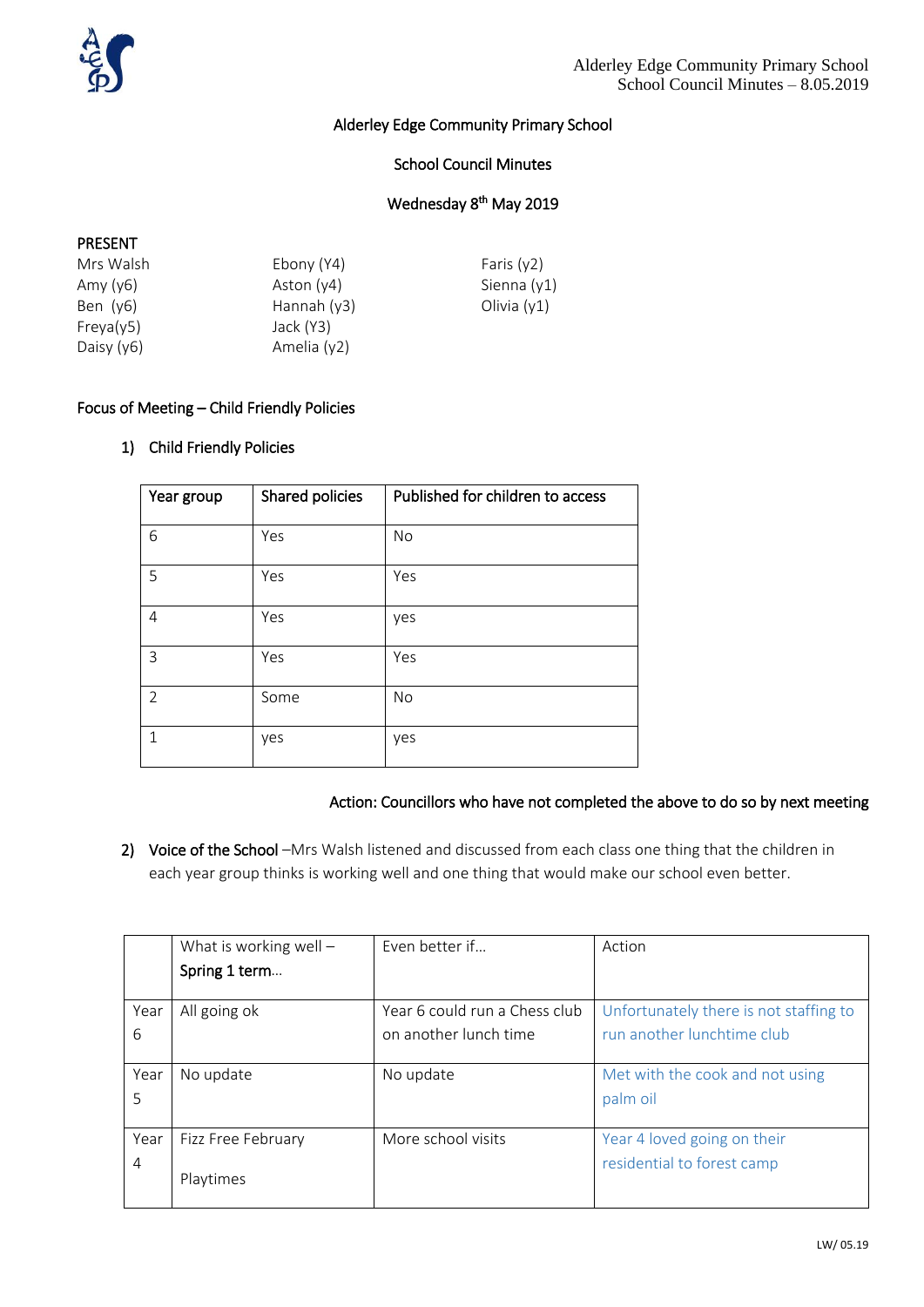

| Year | Mad Science Week       | Treats for birthdays allowed  | Unfortunately no one is able to run a     |
|------|------------------------|-------------------------------|-------------------------------------------|
| 3    |                        | on other days not Fridays     | drama club but it can be considered       |
|      | Author visit for WBD   | Drama club                    | for the summer term                       |
| Year | Times table Rock Stars | Opportunity for girls to play | Friday football for the girls is in place |
| C    |                        | more football                 |                                           |
|      |                        |                               |                                           |
| Year | No discussed           | No discussed                  | Held a council meeting                    |
|      |                        |                               |                                           |
|      |                        |                               |                                           |

|      | What is working well $-$ | Even better if              | Action                                |
|------|--------------------------|-----------------------------|---------------------------------------|
|      | Summer term              |                             |                                       |
| Year | Art lessons              | Nothing at the present      | No action                             |
| 6    | Free time on the field   |                             |                                       |
| Year | Lunchtimes               | More play equipment for the | Mrs Walsh to look at purchasing new   |
| 5    | School dinners           | field                       | equipment for the field               |
| Year | Playtimes                | More play equipment for the | Mrs Walsh to look at purchasing new   |
| 4    | Lessons                  | field                       | equipment for the field               |
|      |                          |                             |                                       |
| Year | Cricket club             | More play equipment for the | Mrs Walsh to look at purchasing new   |
| 3    | Football pen behaviour   | field                       | equipment for the field               |
|      |                          | Girls could play more       | Councillors to talk to year 2 about   |
|      |                          | footballs but worried about | their solution to this and discuss at |
|      |                          | tackling                    | class council                         |
| Year | Girls football           | More D&T                    | Textiles is being covered in DT this  |
| 2    |                          |                             | term                                  |
|      |                          |                             | Mrs Walsh to look at purchasing new   |
|      |                          | More play equipment for the | equipment for the field               |
|      |                          | field                       |                                       |
|      |                          |                             |                                       |
| Year | Cooking done this year   | More play equipment for the | Mrs Walsh to look at purchasing new   |
| 1    |                          | field                       | equipment for the field               |
|      |                          |                             |                                       |

# 3) School Aims

Child friendly aims were shared and to be taken back to class council to be discussed with all children. They are also on the website